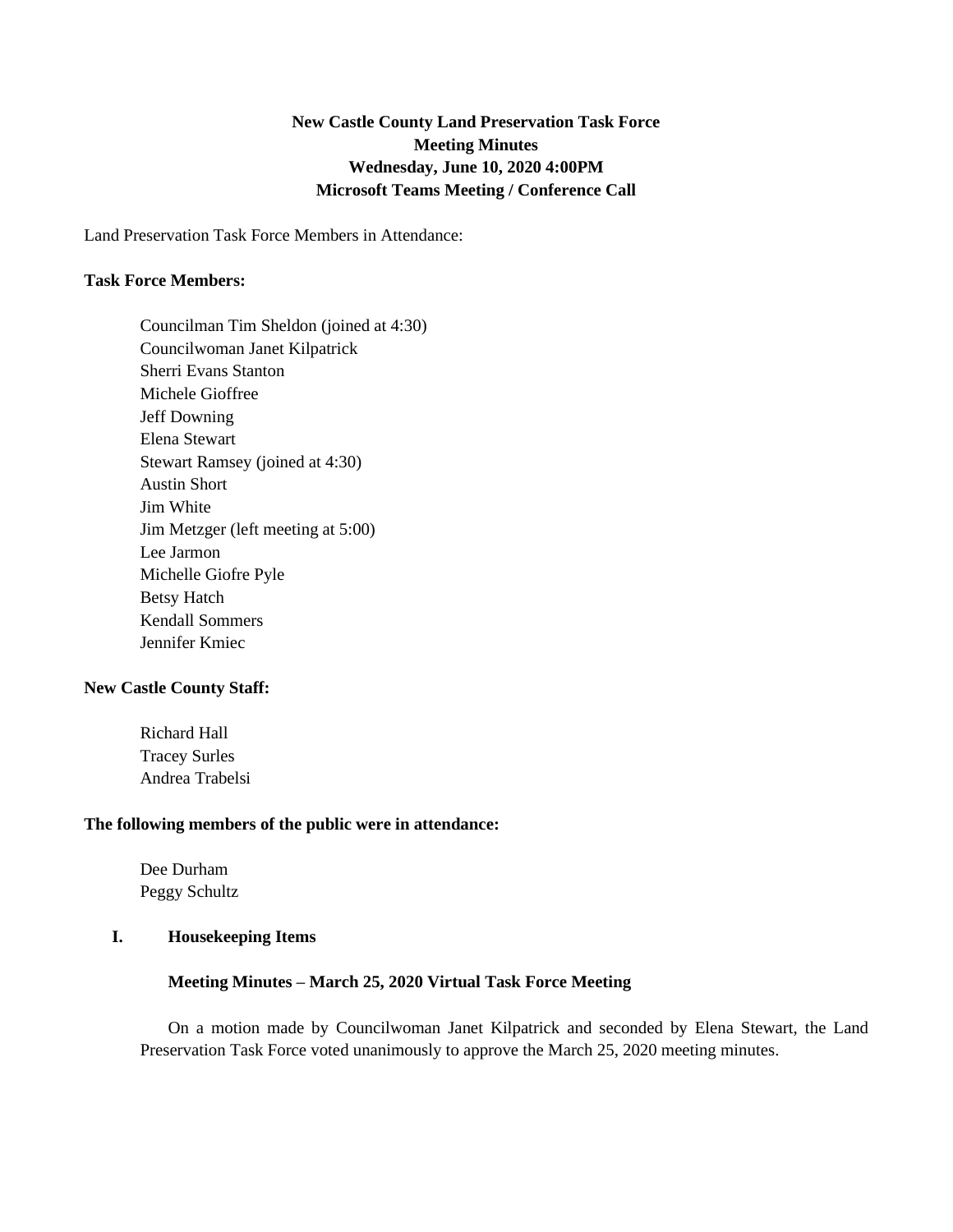### **Future Meetings & Meeting Logistics**

Andrea Trabelsi outlined the upcoming schedule for the Task Force, as the Task Force is expected to produce a report by the end of August. The Task Force subcommittees will plan on meeting in late June or early July, with a full Task Force meeting in July and August. The committees should schedule any other meetings deemed necessary to address specific items that are unresolved before the next Task Force meeting (July 15) .

### **II. Subcommittee Reports**

#### **Funding Subcommittee (Jeff Downing, Chair)**

The funding subcommittee had met via phone and reviewed old meeting minutes in order to form the recommendations that are now included in the draft report document.

#### **Open Space (Sherri Evans Stanton, Chair)**

The open space subcommittee, upon recommendation, looked at programs from other states. The open space subcommittee incorporated comments received from the Task Force and Peggy Schultz in their recommendations and they remain open to further recommendation.

#### **Agricultural Subcommittee (Stewart Ramsey, Chair)**

Andrea Trabelsi gave a summary of recent agricultural subcommittee activity, on behalf of Mr. Ramsey. There has been no formal meetings; however the group discussed preliminary recommendations in the PowerPoint at the last subcommittee meeting. Those recommendations were incorporated into the draft document. The subcommittee had also received comments from the public, which the committee is taking into consideration and will deliberate on in further detail at the next subcommittee meeting.

### **III. Draft Report Discussion**

#### **General Notes:**

- Jeff Downing:
	- o Purpose of this report is to provide guidance to the County. Purview is not to change State laws and regulations, so the Task Force should be focusing on
	- o Level of specificity- we need to be consistent across each topic.
	- o Criteria: we need to focus on defining the methods, how are we going to recommend to the County how they differentiation between opportunities
	- o Future need for this body: should there be a need for an ongoing standing or occasional committee? Include a recommendation in the report
	- o Collectively determine what the body would do if it is recommended and the degree to which they are involved in ranking and prioritization
	- o Is there an overarching strategy? Are there values or principles that we should focus on, how should we coordinate, separate funding pools remains an open question (see notes above)
- Andrea Trabelsi: In this full task force meeting we're wanting to address overarching items (spanning all three committees) for the report. The committees will delve into specific items in their upcoming meetings, so some items that arise and require more detailed discussion will be noted and shared for the pertinent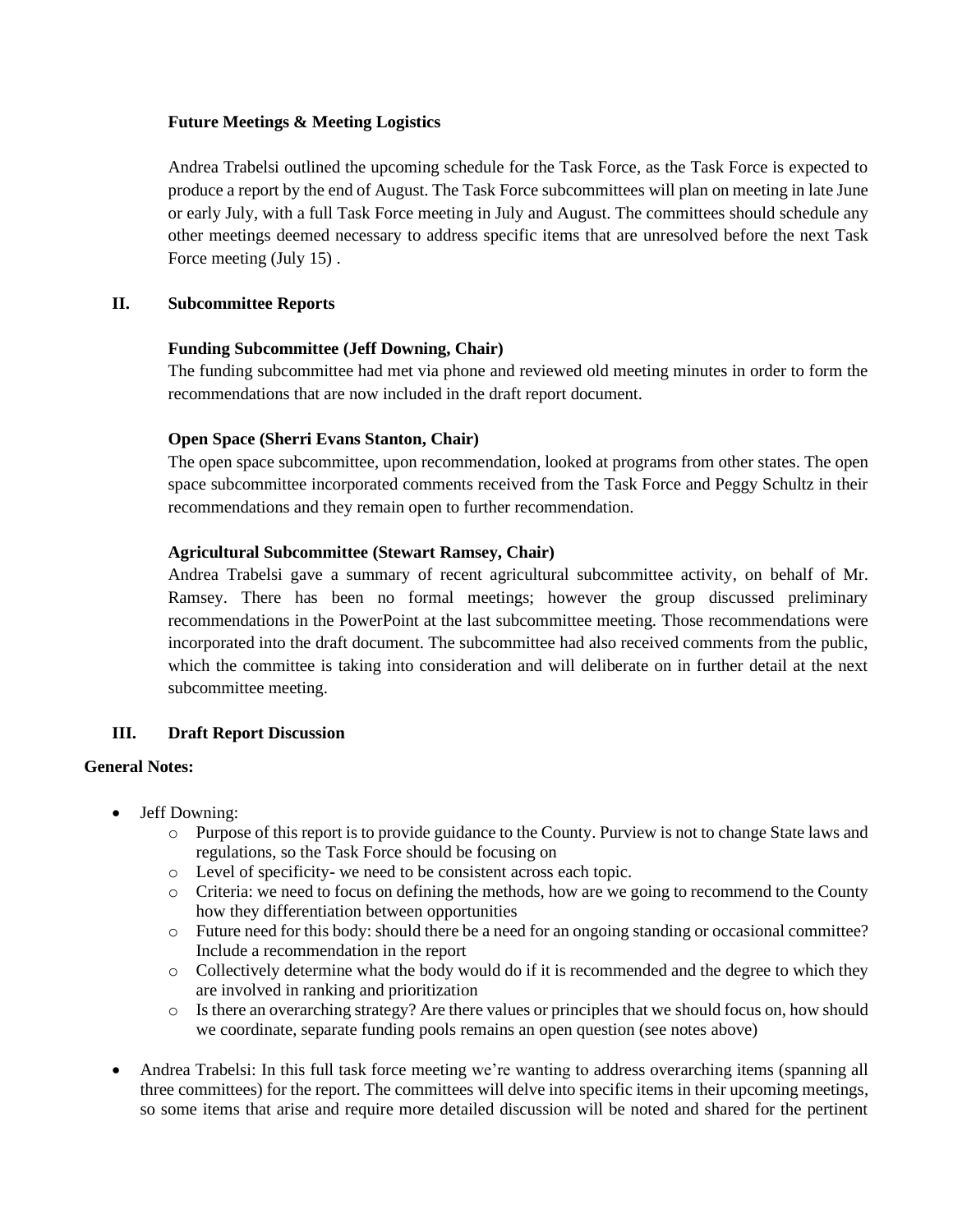committee (see below). Directive for review of the rough draft report at this point is high-level with focus on content and overall substance (rather than stylistic editing).

- Jeff Downing: Overall approach to land preservation- is there anything we want to say regarding how the County should look at land conservation?
- Kendall Sommers: We are at a point where we have had a lot of discussions regarding passive and activeand how the County uses funding towards parks. Up to this point, the County's focus has been primarily towards active recreation- there would likely need to be a shift in the parks department to add substantial focus on conservation and preservation. We need to dig down and figure out if a recommendation of shift and focus is needed.
- Sherri Evans Stanton- those are good points (in response to Kendall)- what are these recommendations trying to accomplish? There may need to be changes in order to implement these changes. Should there be a definition section to help all three subcommittees? Definition of open space, passive, active, ag definitions, funding definitions, etc. (seemed to be agreement to add a glossary, though it was noted that some definitions already exist in the backmatter of the doc); suggested adding an introduction that puts the recommendations up front.
- Lee Jarmon- opinion survey- mention the other organizations that helped share the survey ie Colonial School District, churches, elected officials, etc. provide a list of organizations that helped disseminate the survey. We need to work with the subcommittees in order to accomplish that. Andrea asked everyone to help forward to us, by way of the committee chairs.
- Stewart Ramsey made a point regarding open space funding, and how ag lands have been purchased using open space funding.

Ag money could be used to supplement the State program- but Open Space could be handled differently. The Open Space subcommittee discussed the potential of exploring an option that would enable open space funding, similar to the agricultural program at the County. This would include outright purchase by the County and / or an approach where State and local funds are combined.

- Discussion of partnering with the Open Space and Ag Pres programs on the State level- Elena recommended more partnerships.
- Sherri made the point of pursuing partnerships with conservation groups, and that the report should reflect that.
- Andrea- Task force needs to discuss of what the future would be for this body. Ag had recommended an Ag Board that is part of the DALPF program- could incorporate into the future of this body's recommendation. Should there be one body? One body with subsets? What are its roles?
- Task Force provide a ranking of categories rather than detailed items [Jeff]. Jeff Downing made a point that this report should be high level that will allow for the better development of land acquisition so that we don't hamstring those who will be carrying out these recommendations.
- Sherri Evans Stanton- the Task Force should consider recommending staffing for preservation activities in the County, which could include the creation of a land preservation planner position.

The following are the specific topics that arose during the meeting, pertaining to specific committee discussion in accordance with the enclosed outline: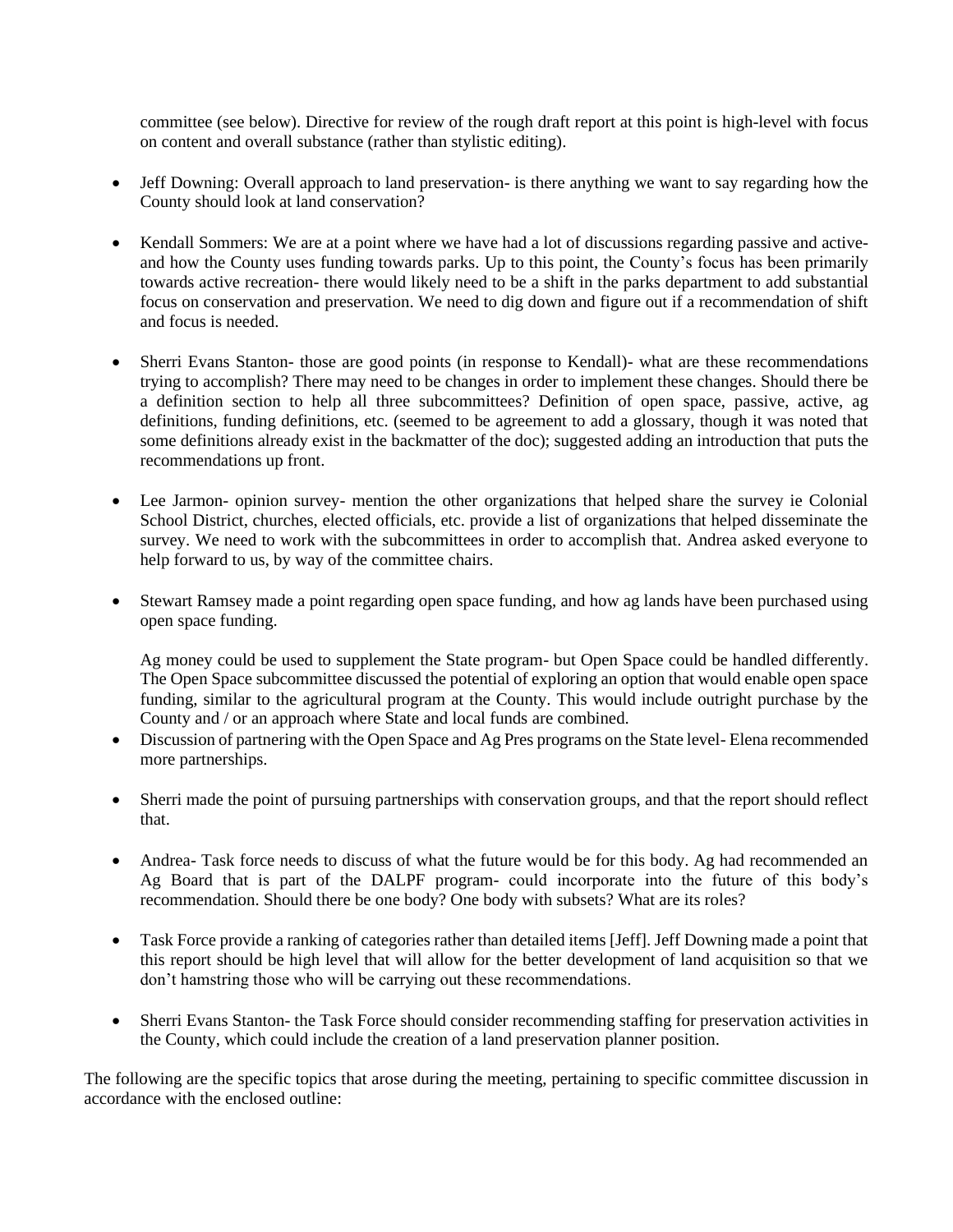## **Open Space Notes:**

- Active v. Passive
	- o Draft recommendation that is in the document recommends having a separate pot of money for acquisition for preservation – a new program for preservation in NCC. We are hesitant to keep it in the same pot of money as parkland- we don't want to pit active vs. passive. Perhaps we should make the recommendation that conservation and preservation should be funded.
	- o Sherri- The task force needs to decide this.
- Sherri Evans Stanton- use the State program as guidance and then the County.
	- o Scoring system or rubric to follow should be established.
		- How do we rate based on the criteria
	- o Identify where we would find resources and data that would help rank the topics outlined in the report
	- o Subcommittee needs further discussion on these items
	- o Do you develop a method that blends identifying eligible areas and then further step that is more a numeric, quantitative scoring that gives you further prioritization?

## **Agricultural Notes:**

- Rich Hall- should the County be making recommendations that they should also be purchasing their own agricultural easements?
- Councilwoman Janet Kilpatrick- Ag land advisory Board- individuals on the ag sub comm could be on that board or recommend who would be on it.
	- o Stewart Ramsey agreed and said it should be back up and running. He said the reason all three of the county board went defunct was because there was not much for the Counties to do in regard to the State program.
	- o Austin Short said it is a five-member board pointed by the County, on member from Council and then four farmers or ag business folks. Austin confirmed the other counties don't have active boards- the role is to review regulation changes or proposals for the State program, and they review ag district applications that are over 200 acres- there are 3 bodies, two must approve an ag district application- ag pres board, county ag board, and county planning and zoning body.
- Rich Hall- what does Austin Short think about what we should do with the County Ag Board Group? Should they have a dual purpose, subset of Task Force if they decide to move forward in a more official purpose. This is something the Task Force should decide.
	- o Austin Short stated it is good to have an active board- could help promote the program.
	- o Stewart Ramsey agreed- this Board could serve multiple roles to inform the State program and also a County advisory board, could provide them with feedback as well. May not be able to speak to open space.
	- o Dee Durham said that it is logical and easier to reinstate the ag board and then create a NEW board to deal with open space with a different pot of funding.
	- $\circ$  Stewart Ramsey, others general agreement that two separate bodies with linkage/communication is desirable approach.
- Stewart Ramsey- we have the dimensions or coverage of what the important factors would be. More detailed discussion should happen at a subcommittee meeting.
	- o Discuss in further detail the establishment of the County Agricultural Board and what their role will be (see minutes of discussion above)
	- o Incorporate local markets as a priority to look at
- Jeff Downing: Should the idea that there would be a pot of money within the County (i.e. a County program in addition to the State program that would have its own criteria but also help as a supplement to the State program) be included in the report?
	- Stewart Ramsey says perhaps **put an example of what the money looks like when you buy an easement in NCC** – what the farmer gets, what he gives up, what is contributed by the County,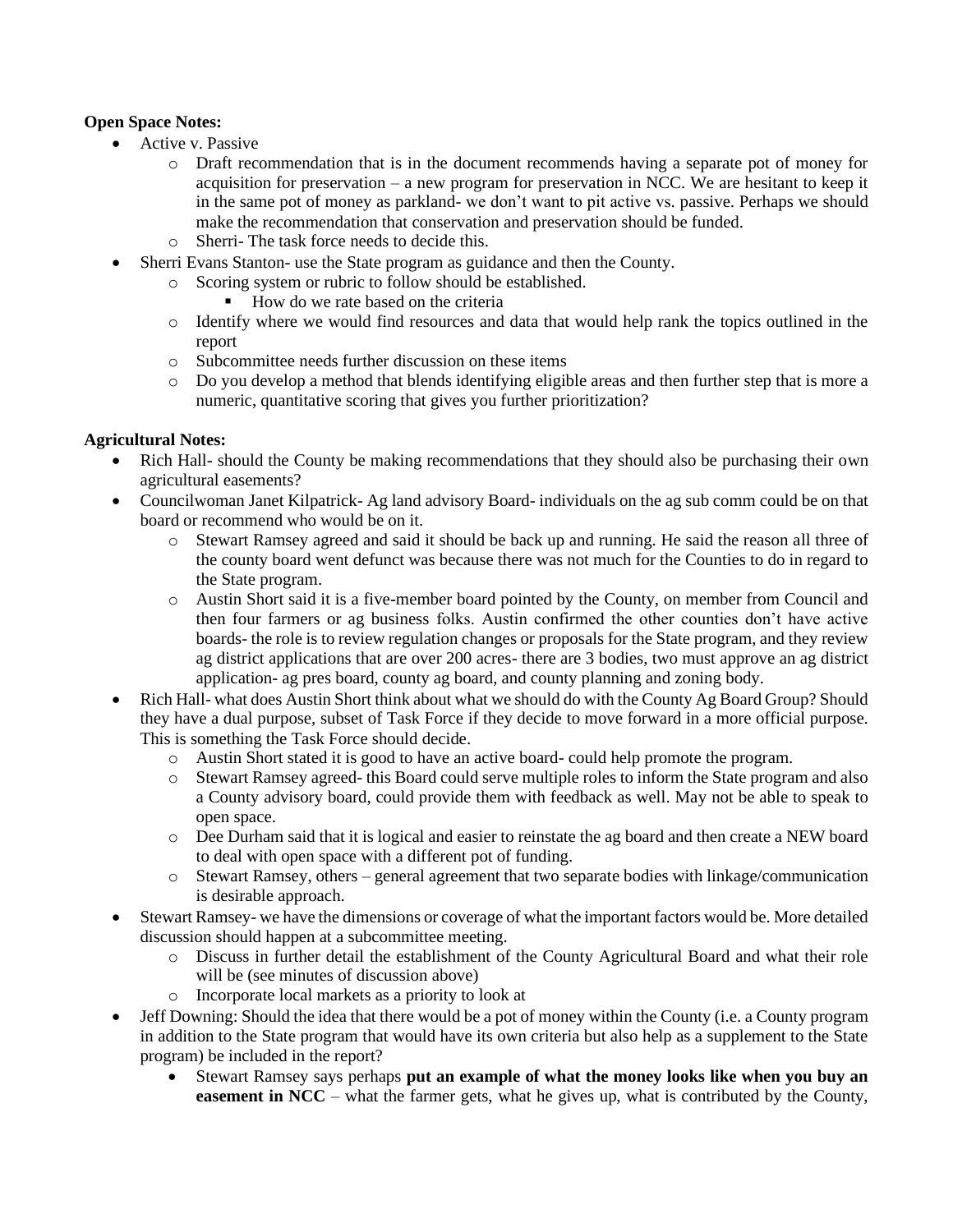what is contributed by the State. Often times there is County money there- buying down the discount as one of the ways that County money can be used, we should show an example of how that works.

Prioritization discussion:

Refer to the LESA scoring and determine what categories are missing (Austin noted that "local markets" metric is something not reflected in the LESA score)

Stewart Ramsey – need to strike a balance between flexibility in criteria/methods and confidence in outputs

Jeff Downing – for the task force report, aim to provide a ranking of the categories but not specific individual items/weighting/equations

### **Funding Notes:**

• Discussion if funding of Ag Lands and Open Space- should be two boards with two pots of money

## **General Comments:**

- Peggy Schultz noted in the chat box: "Please remove from the Ag Land recommendations the item on "Seek refinement to the State Ag program to get a more proportionate share of funds towards New Castle County. If we want to divvy up the money really well we need to note that we get a lot of money for open space that we should maybe return?" Peggy responded the Stewart's discussion stating that NCC should increase its share of money to leverage the State Ag Land Fund.
- Rich Hall: Draft report should also address the role of smart growth and land preservation.
- Councilman Tim Sheldon: Have we discussed putting the survey in the sewer bill? Kendall Sommers clarified that there were issues with sending in the sewer bill as it may not get to people due to sewer bills going straight to their escrow accounts. Staff will continue to explore putting a survey into the next property tax bill.
	- o Councilwoman Dee Durham had a recommendation from elected officials regarding this subject and adding a line item to the property tax where a person could opt into making a contribution toward the County program.
- Stewart Ramsey: Sample from a County in upstate New York that floated the idea of a bond to preserve land. Idea of using a bond mechanism to create funds now and preserve land before it's too late. American Farmland Trust is a good resource to utilize [farmland.org].
- Janet Kilpatrick noted that there's a cap on how much County can issue in bonds.
- Stewart Ramsey: what we can add to the County process for lands that may not make it into the State program (i.e. a complementary mechanism to get farms that may fall through the cracks). A TDR program, which can also serve as an incentive for agricultural preservation, should be handled in a separate effort.
	- o Councilwoman Janet Kilpatrick: If we go back many years, some of the things that council has discussed how much money should we put into an easement or preservation that public can't use. What we have looked at over the years and the State has a certain pot of the money and once they have used all that money, we have been sent a list of what is remaining- sometimes we purchase farms and other don't. We don't want to/can't become the default for agricultural preservation (or replace the State's program); we need to define:
		- How much do we spend above/beyond the State's \$ amounts?
		- How much public \$ to spend on an easement?
		- How to select the farms? In other words, need to establish the criteria for the left over farms that we get after the State's annual program \$ have been expended. How do we figure out which to choose- if we are not changing the State process. I.e. development potential, environmental, etc. Also noted that as far as financing, once Council has authorized money